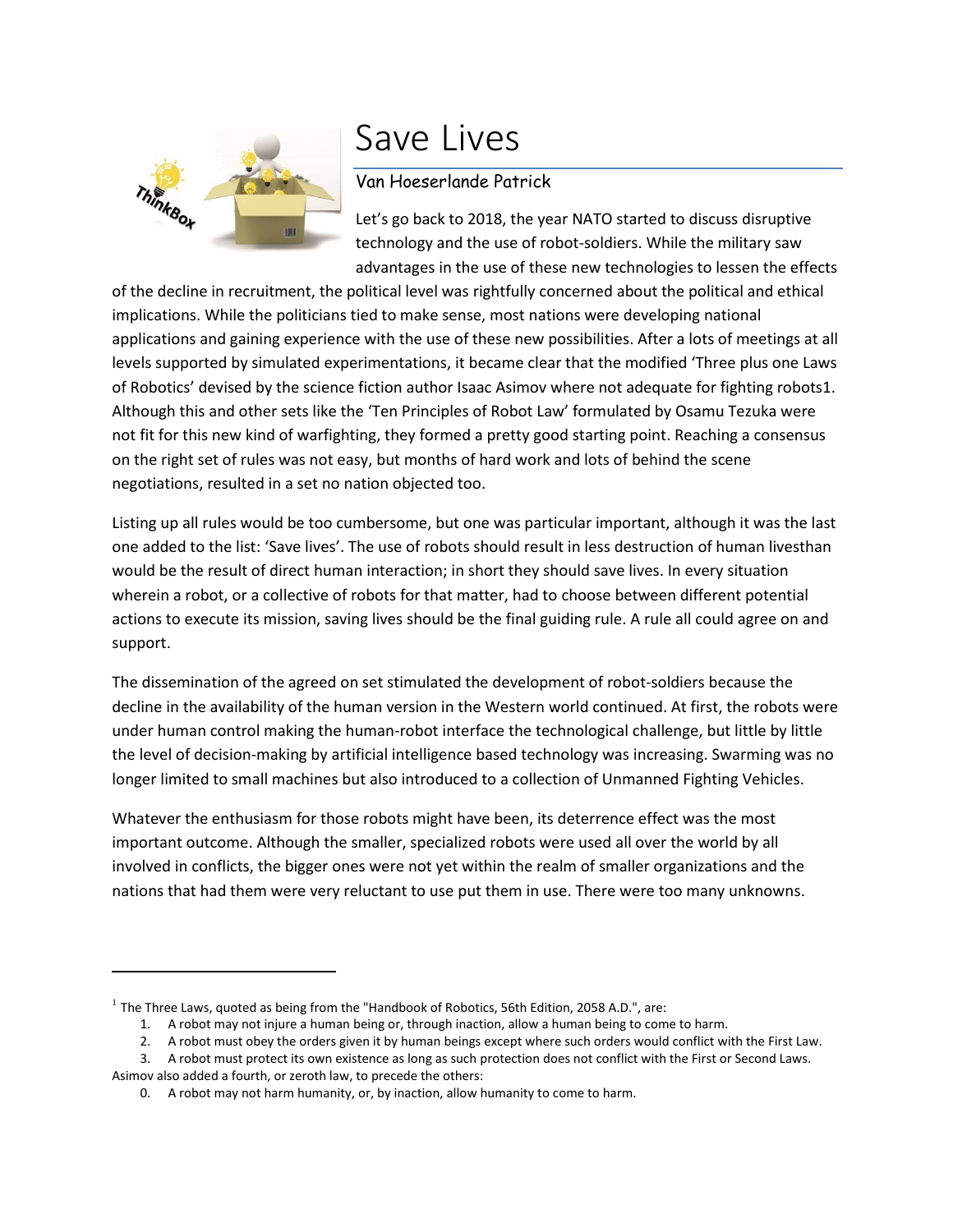One of those was the fear for bugs and there unintended consequences. Millions of human and machine produced lines of code and the mystery of the way how Artificial Intelligence really worked, resulted in withholding from direct confrontation between the big powers. There was a high noon stand-off situation whereby nobody wanted to shoot first. They had no idea on how the other side's robots would act in a mixed human-technology environment. In a kind of unspoken understanding, nations deployed these machines to regions where that kind of interaction on the battlefield would be minimal: inhospitable regions with little local human activity where guarding the other side became the boring job of human and robot-soldiers. Afraid of the unpredictability of the other side's reaction in case of an intrusion, these borders remained calm and much safer than those lines surveyed by humans alone.

By 2025, the fear for bugs had spurred the science of self-improving software to competitive, highperformance levels. All sides started producing and deploying the first generation of soldier-robots with this kind of software. By swarming up this new generation robots, the collective was able to improve at the speed of light. Improved tactics by one element was instantaneously copied and implemented in all members of the network. Fixing bugs was only the first step, collective learning and flash application of lessons learned, on impossible human dream, became reality with robots.

The number of scholars warning for the possible outbreak of an uncontrollable all-robot war was growing. Without knowing for sure that the rule was hard-wired in all robots, NATO members, partners and even potential adversaries contradicted those pessimists with 'save lives'. Pointing to the safety and importance of the frontiers, politicians convinced there populations of the necessity to deploy the new generation.

A few months ago, on July  $21<sup>st</sup>$  the Afghan incident with an operational employment of a prototype silenced even the most vivid critics. During a patrol the prototype, called 'George' by the members of the platoon wherein the robot was integrated, sacrificed himself, after first stopping the armored vehicle directly following him, by placing himself as a shield to fend off an incoming missile. Investigation concluded that the missile fired from a terrorist hideout would have hit the platoon leader's vehicle if it was not stopped by George and missing the car it was heading towards a house occupied by an Afghan family. George's AI had concluded that instead of going for the terrorist stopping the platoon commander's vehicle and protecting the family house would save lives, not only at that exact moment but also in the long run. A sacrifice made based on the 'save lives' rule. It was a high moment of robot ethics and it didn't take long for George to become the first robotic war hero. A media opportunity brilliantly used by politicians and military alike to deafen all critics. If an isolated prototype did such heroic acts, how positive would be the outcome from a swarmed collection of the new generation of robots?

December 15<sup>th</sup>, 2025 an incident between a Chinese and an American men of war ends in crippling damages to both ships. As a precaution the two nations and their allies deploy huge fleets in the Aziatic region. The fleets are still performing their dance of death.

Three days later, a Russian robotic submarine comes too close to the only British carrier and after a daylong hunt is sunk by a killer drone. The Russians claim that a bug caused the dangerous behavior of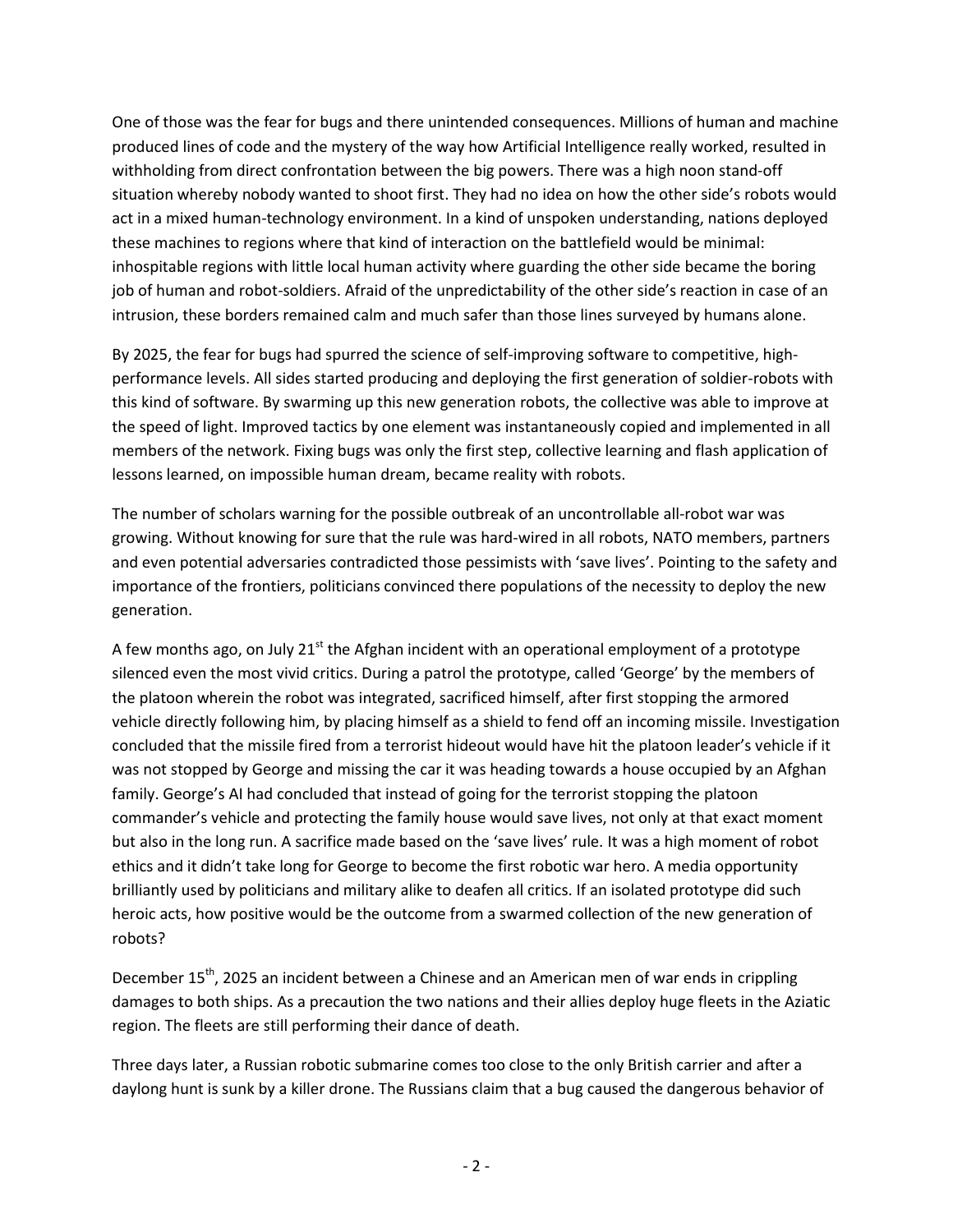their unmanned underwater vehicle, but the British convince their NATO allies that this was an intended breach of protocol by the other side to test their defense systems. They also have proof that the submarine self-detonated just before the impact of the killer drone ensuring that there was nothing left to investigate.

On December 20<sup>th</sup> a NATO patrol gets lost in a terrible ice storm on the Northern border. They end up in the zone between the two guarded lines. Thinking the other side is testing their defensive posture, the Russian commander engages his robot-soldiers. Soon the patrol is in dire straits. Not sure which way is towards safety they call in for help. Ammunition slinking to dangerous levels they need help soon. Within a few minutes the first deadly wounded soldier is a fact.

It doesn't take long for the NATO commander to understand that doing nothing is not an option. Having no experience with a full robotic response, he decides to engage with a mixed team. Having pinpointed the place of the high pitched battle, the quick response team hurries towards their brothers in arms. The extreme weather conditions make it a hard job, but they are able to reach and help the lost patrol. The platoon commander decides to use his robots as a first line of defense providing cover for his soldiers to retreat. The tactic seems to work. For a while.

The NATO troops are in full retreat, their robots doing their best to fend off the Russian technological counterparts. They also form the first line, the first line of attack. Robot against robot. Suddenly, the Russians robots change tactics and start circumventing the defensive posture of their enemies and killing them off one by one.

The platoon leader observes this change and assesses the situation as extremely dangerous. At this rate he will not have time enough to reach safety and the Russian robots are stepping up the pace. He sends an urgent message to the Battalion commander to do something, now. In the command post they are fully aware of the situation through the real-time battle management system.

"Why are we losing robots?" wonders the commander.

"Our robots are not interconnected like the other side. You saw the sudden change in Russian tactics. I guess that in the beginning their robots weren't interconnected either and that they have just changed that because they don't like to lose. From that moment on their robots learned as a collective," the operator answers.

"Why are our robots not learning faster than that Russian junk?"

"As a safety precaution they are not interconnected and thus slower, but you have the authority to override that, sir," explains the robots expert.

"Sir, the platoon commander is again requesting immediate action because he's losing men and robots," intervenes the tactical advisor.

"Do it," orders the commander after a quick mental assessment of the combat situation. He is not willing to risk more human soldiers to cold fighting machines. His troops may show affection towards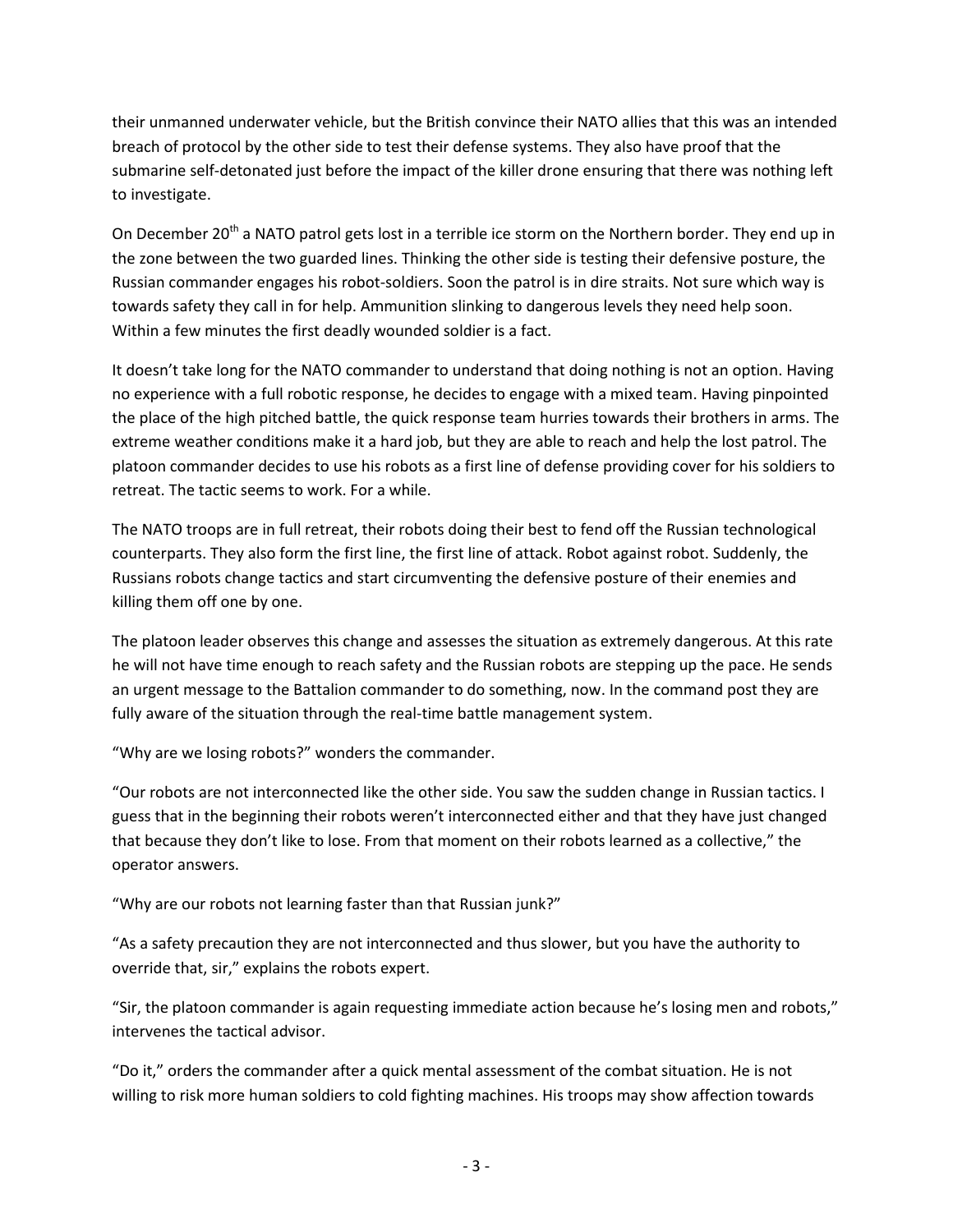their human made team members and give them names, but he feels only responsible for the mission and the flesh-and-blood soldiers.

"Yes, sir. Consider it done," is the quick answer of the operator. She had considered explaining the reasons for this specific safety measure, but appreciating the situation refrained her from doing it.

Farther away, the platoon commander senses the change in the situation. His robots start to learn at a much higher pace and he sees that they are collectively using the ever-improving tactics. They learn while fighting, and they learn fast. The Russian robots are being knocked out one by one. His first line is not retreating any longer. It starts to advance a little bit. His sees his platoon may have a chance to make it after all.

But his hopes are soon destroyed. His platoon sergeant drops deadly wounded in front of him, he realizes something is going wrong again. He yells "Something is wrong with our bots!" in his communication set.

"We see it too!" is the quick reply from the command post.

"Wheat is going wrong," asks the commander with his harsh voice.

It doesn't take the operator long to come up with an answer.

"A bug is blocking the coordination between our bots slowing down their reaction," she answers.

"Solve it!"

"I can't, sir."

"Why not?"

"I can, but it will take too long and the battle will be lost before I can fix it."

"The general asks if he can be of any help," it is the young lieutenant, the liaison officer of the higher headquarters. It is his job to inform the joint operation center and he had just done that. The commanding general appreciates the situation as grave enough to be personal involved.

"Not for the moment," the battalion commander replies.

"Excuse me sir. We might need his help."

"Hold on lieutenant. Explain."

The robot expert starts to explain:" The general can give his authorization to initiate the self-repair mode. That way the robots will be able to fix the bug themselves, but …"

"The general agrees," confirms the liaison officer.

"Do it!"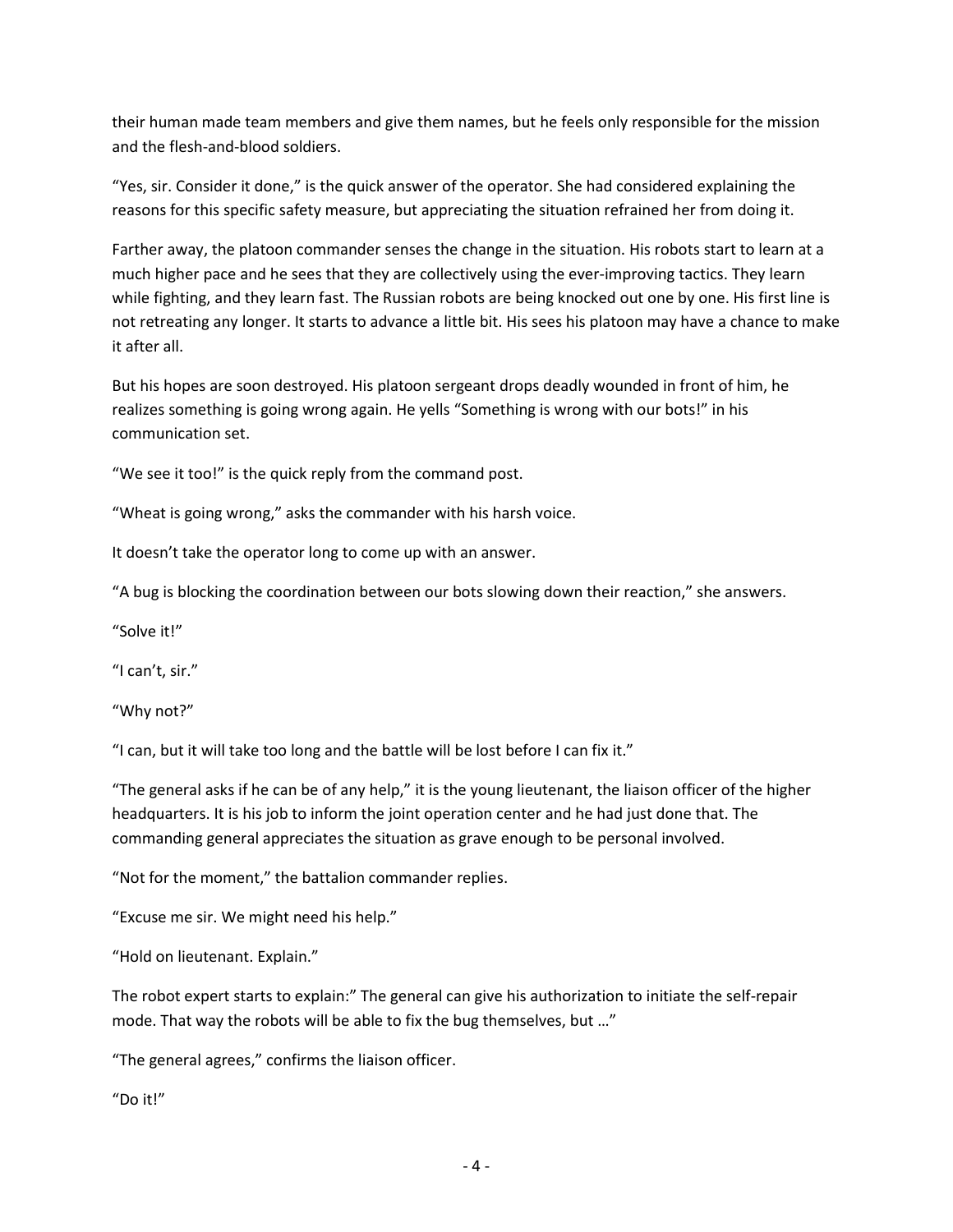Considering explaining the unknown territory they are on the verge of exploring while being in a real combat situation, she executes without delay the order. The software requests the authorization code and the confirmation to continue.

"Let's hope," she says with a prayer-like voice.

AUTO-REPAIR INITIATED reads the screen.

It doesn't take long for the auto-repair mode to have a major effect on the battle. Within 10 minutes the Russian bots are destroyed or incapacitated. Through the eyes of a forward bot they all see the amazing results. The battle is over. Only a matter to round up the Russian soldiers or better, to let them retreat to safety. It is best for every side to be able to deny the event and to learn the lessons from this 'did not happen' incident.

"Oh no," the operator speaks silently wishing that what she sees is not happening.

"What's the problem?" asks the platoon commander via the secure radio.

The screen shows a figure labeled as "unarmed Russian soldier" moving towards a robot.

"What is he doing?" inquires her commander.

The tactical chief responds by saying: "As he's unarmed and no danger to the mission our bots will do nothing unless the platoon commander orders them otherwise, but he's going to help his robot. Like our soldiers they too consider them as part of their team. Leave nobody behind, you know."

"And we have no idea how ours will react to that," completes the robot operator.

"Can we do something about it?" wonders the commander.

"Not sure sir. The bots are in autonomous self-repair mode and as long as their mission is not over, there is nothing we can do. The only thing is to hope that …"

The Russian soldier is by now next to his technological team member and performs some manipulations. The Russian 'George' comes back to life and restarts his mission. It doesn't last long before soldier and robot are taken out. The immediate threat is eliminated but the evil is done. Soon the allied swarm concludes the mission is not over until their group is safe or all Russians, armed or not, human or robot, are neutralized. They have to 'save lives'.

"Retreat as fast as possible," yells the colonel through his communication sets, although he knows that his advancing robots will reach the Russian camp first. No other option at hand, he feels that the events are out of his control.

Meanwhile the next shift came in, ready to help.

"Yes, we can try it," replies the experienced robotic expert to his female colleague. The expert on duty stands up to give space to the incoming expert.